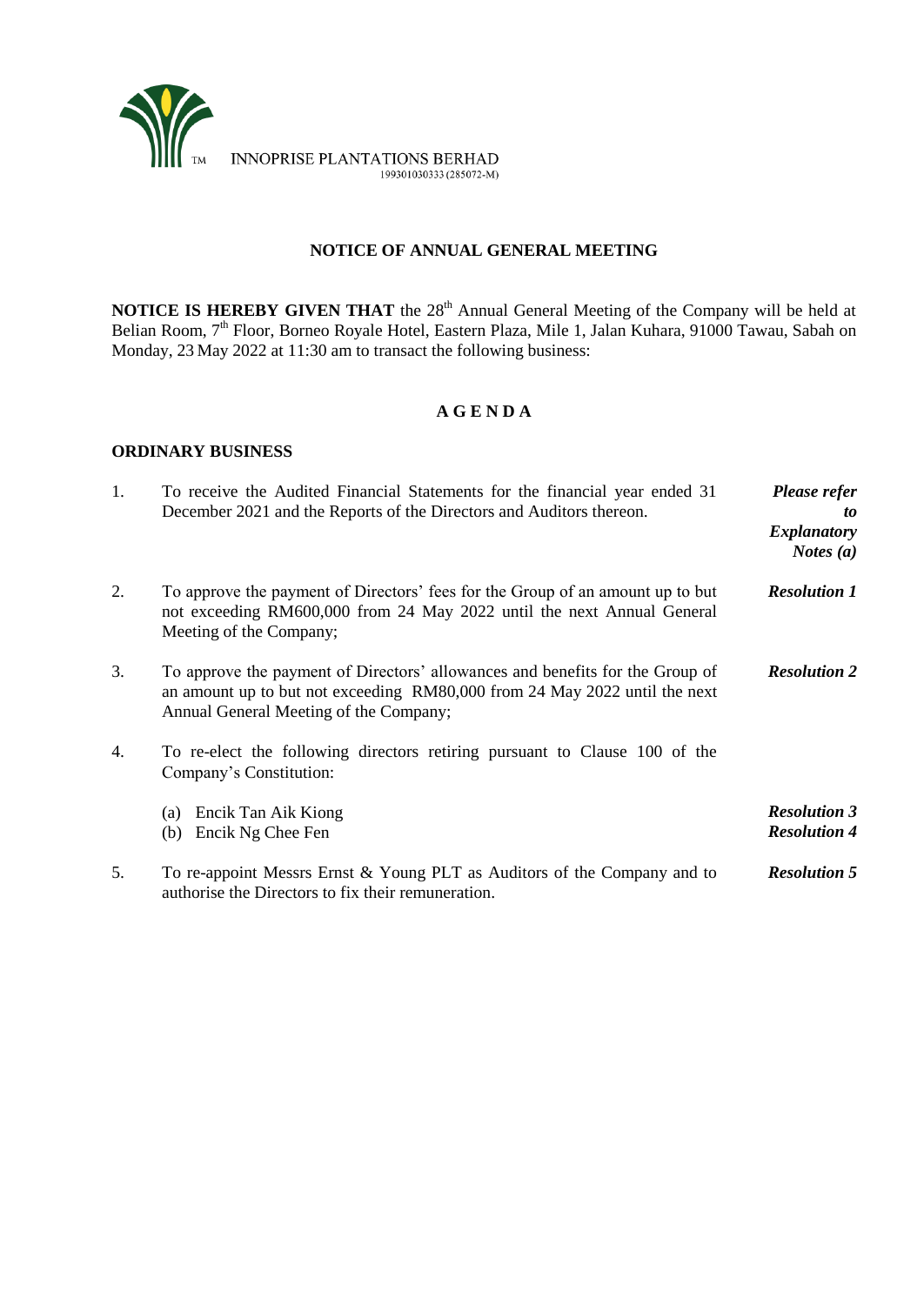

### **SPECIAL BUSINESS**

6. To consider and if thought fit, to pass the following resolution:

### **ORDINARY RESOLUTION**

**Authority to Issue Shares Pursuant to Section 76 of the Companies Act 2016** *Resolution 6*

- " THAT subject always to the Companies Act 2016, Constitution of the Company and approvals from the relevant statutory and regulatory authorities, where such approvals are necessary, full authority be and is hereby given to the Directors pursuant to Section 76 of the Companies Act 2016, to issue shares in the Company from time to time at such price upon such terms and conditions and for such purposes as the Directors may, in their absolute discretion, deem fit provided that the aggregate number of shares to be issued pursuant to this Resolution does not exceed 10% of the total number of issued shares in the Ordinary Share Capital of the Company for the time being and that the Directors be and are empowered to obtain the approvals from Bursa Malaysia Securities Berhad for the listing and quotation of the additional new ordinary shares to be issued and that such authority shall continue in force until the conclusion of the next Annual General Meeting of the Company. "
- 7. To consider and if thought fit, to pass the following resolution:

### **ORDINARY RESOLUTION**

#### **Proposed Renewal of the Existing Shareholders' Mandate for Recurrent Related Party Transactions of a Revenue or Trading Nature** *Resolution 7*

" THAT, approval be and is hereby given, for the Renewal of the Existing Shareholders' Mandate for the Company and/or its subsidiaries to enter into recurrent related party transactions of a revenue or trading nature as set out in Section 2.4.2(a) of the Circular to Shareholders dated 26 April 2022 with the related parties described therein provided such transactions are necessary for the Group's day to day operations, carried out in the normal course of business, at arm's length, on normal commercial terms, not more favourable to the related parties than those generally available to the public and are not to the detriment of the minority shareholders;

AND THAT, such approval shall continue to be in force until:

(a) the conclusion of the next annual general meeting of the Company, at which time it will lapse, unless by a resolution passed at the meeting, the authority is renewed; or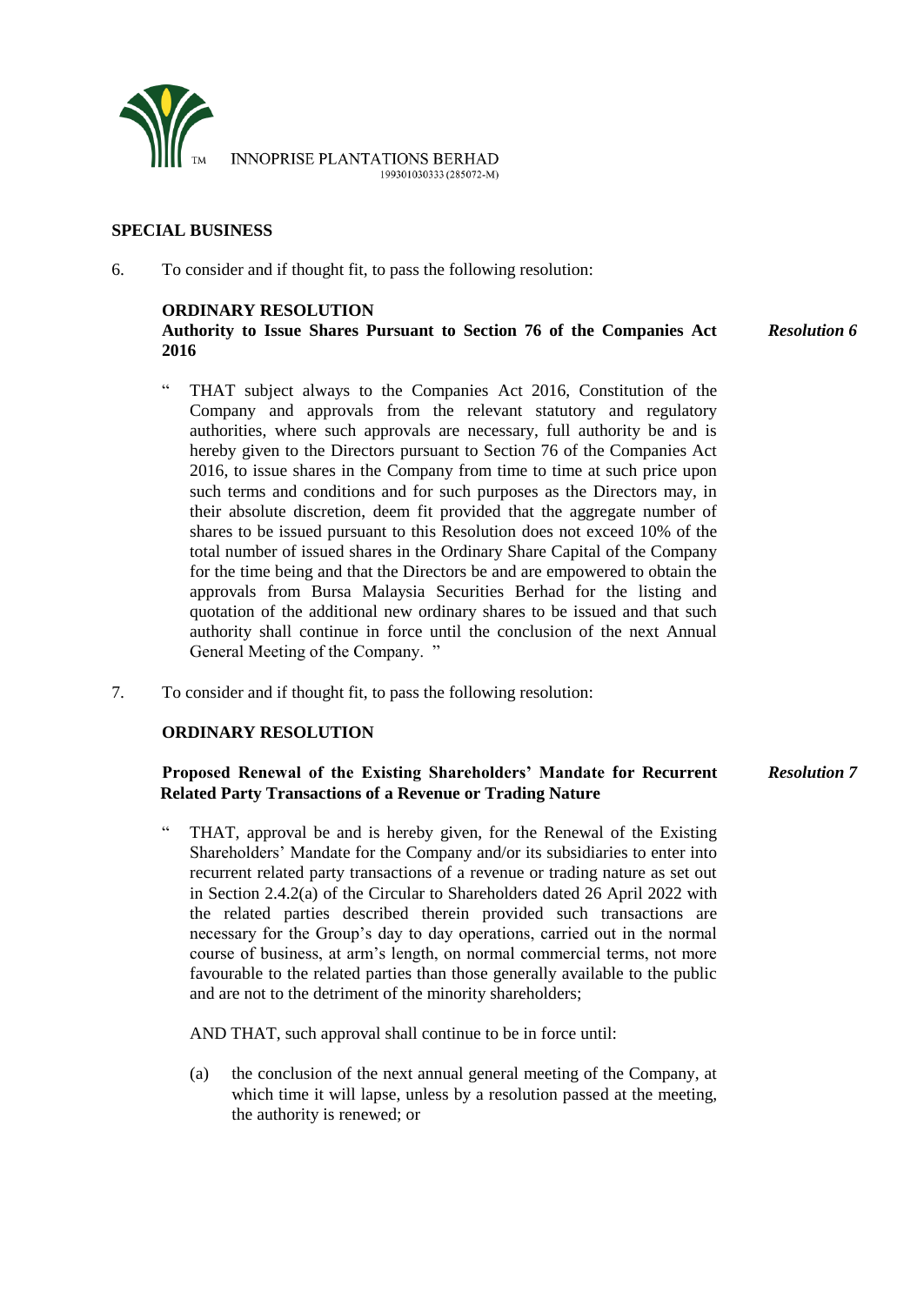

### **INNOPRISE PLANTATIONS BERHAD** 199301030333 (285072-M)

- (b) the expiration of the period within which the next annual general meeting of the Company after that date is required to be held pursuant to Section 340(2) of the Companies Act 2016 ("the Act") (but shall not extend to such extension as may be allowed pursuant to Section 340(4) of the Act); or
- (c) revoked or varied by a resolution passed by the shareholders in general meeting,

whichever is the earlier.

AND FURTHER THAT the Directors be and are hereby authorised to complete and do such acts and things as may be required by the relevant authorities (including executing such documents as may be required) to give effect to the transactions contemplated and/or authorised by this Ordinary Resolution.

8. To transact any other business of the Company of which due notice shall have been given to the Company in accordance with the Company's Constitution and the Act.

By Order of the Board

Dorothy Luk Wei Kam (SSM PC No. 202008001484) (MAICSA7000414) Chan Ai Hoon (SSM PC No. 202008003338) (LS0000393) Company Secretaries

Kota Kinabalu, Sabah Dated: 26 April 2022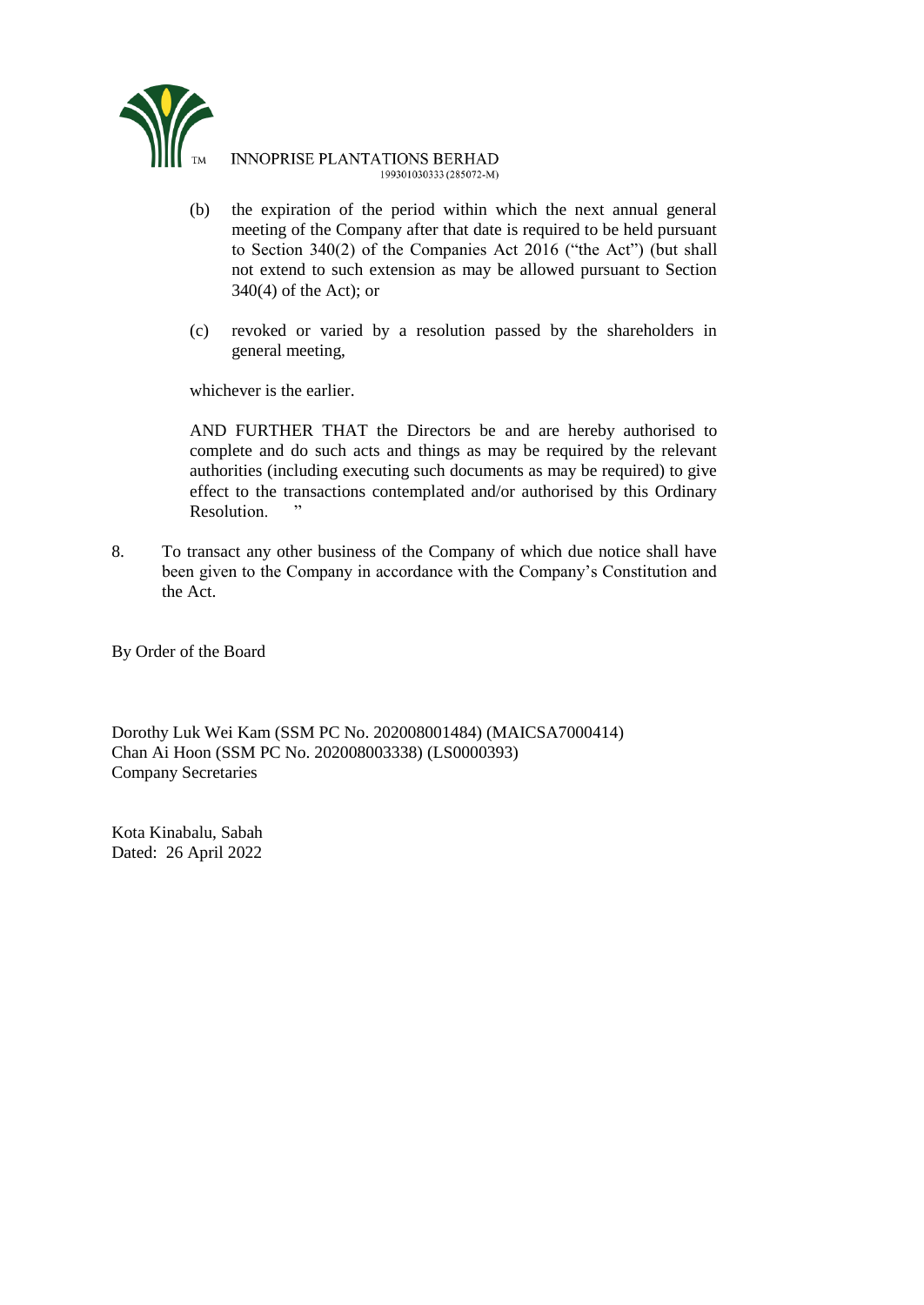

**INNOPRISE PLANTATIONS BERHAD** 199301030333 (285072-M)

# **NOTES**

- (a) A member entitled to attend and vote at the meeting is entitled to appoint a proxy to attend and vote instead of him and that a proxy need not be a member of the Company.
- (b) For the purpose of determining member's eligibility to attend this meeting, only member whose name appears in the Record of Depositors as at 13 May 2022 shall be entitled to attend this meeting or appoint proxy to attend and/or vote on his behalf.
- (c) A member of the Company entitled to attend and vote at a meeting of the Company, shall be entitled to appoint not more than two (2) proxies to attend and vote in his stead at the meeting. There shall be no restriction as to the qualification of the proxy. Where a member appoints two (2) proxies, he shall specify the proportion of his shareholdings to be represented by each proxy, failing which the appointment shall be invalid.
- (d) Where a member of the Company is an Exempt Authorised Nominee which holds ordinary shares in the Company for multiple beneficial owners in one securities account ("omnibus account"), there is no limit to the number of proxies which the Exempt Authorised Nominee may appoint in respect of each omnibus account it holds.
- (e) The instrument appointing a proxy shall be in writing under the hand of the appointor or of his attorney or if the appointor is a corporation under the seal, and the person so appointed may attend and vote at any meeting at which the appointor is entitled to vote.
- (f) The instrument appointing a proxy shall be deposited at the Registered Office of the Company at 6th Floor, Menara Tun Mustapha, Likas Bay, 88400 Kota Kinabalu, Sabah, at least forty-eight (48) hours before the time appointed for holding the meeting or adjourned meeting.
- (g) Pursuant to Paragraph 8.29A(1) of the Main Market Listing Requirements of Bursa Malaysia Securities Berhad, all resolutions set out in this Notice will be put to vote on a poll.

# **EXPLANATORY NOTES**

## **(a) Audited Financial Statements for Financial Year Ended 31 December 2021**

Agenda 1 is meant for discussion only as the provision of Section 340(1)(a) of the Companies Act 2016 does not require a formal approval of the shareholders for the Audited Financial Statements. Hence, it will not be put forward for voting.

## **(b) Authority to Issue Shares pursuant to Section 76 of the Companies Act 2016**

The proposed Resolution 6, if passed, shall give power to the Directors to issue ordinary shares in the capital of the Company up to an aggregate amount not exceeding 10% of the total number of issued share in the Share Capital of the Company for the time being. This authority unless revoked or varied at a general meeting will expire at the next Annual General Meeting.

The general mandate sought for issue of shares is a renewal of the mandate that was approved by the shareholders on 26 August 2021. The Company did not utilise the mandate that was approved last year. The renewal of the general mandate is to provide flexibility to the Company to issue new shares without the need to convene separate general meeting to obtain its shareholders' approval so as to avoid incurring additional cost and time. The purpose of this general mandate is for possible fund raising exercises including but not limited to further placement of shares for purpose of funding current and/or future investment projects, working capital and/or acquisitions.